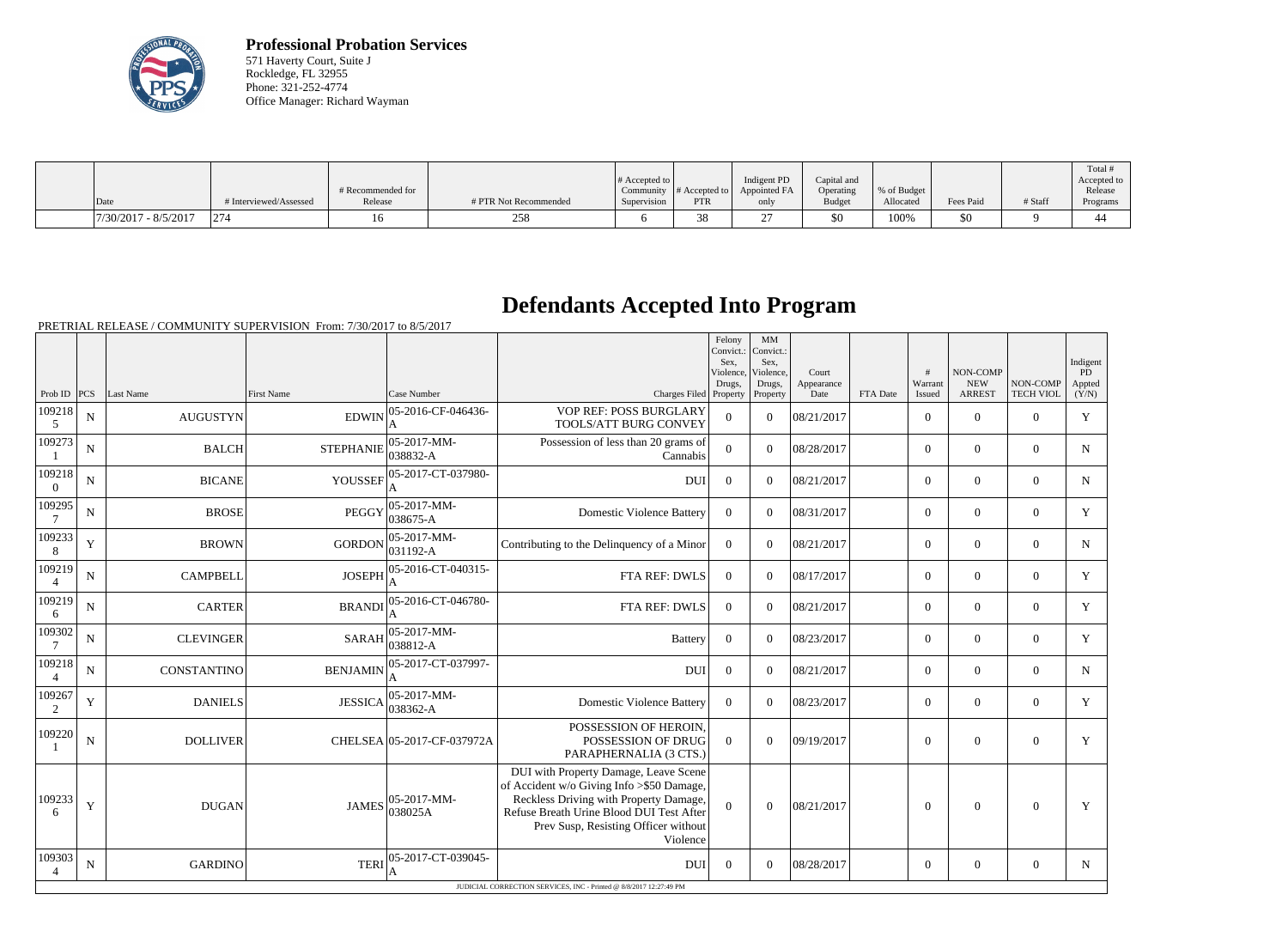## **Defendants Accepted Into Program**

PRETRIAL RELEASE / COMMUNITY SUPERVISION From: 7/30/2017 to 8/5/2017

|                                |             |                              |                   |                                                                     |                                                                                                                                                                                           | Felony<br>Convict.:<br>Sex, | $\mathbf{M}\mathbf{M}$<br>Convict.:<br>Sex, |                     |                 |                    |                               |                                      | Indigent     |
|--------------------------------|-------------|------------------------------|-------------------|---------------------------------------------------------------------|-------------------------------------------------------------------------------------------------------------------------------------------------------------------------------------------|-----------------------------|---------------------------------------------|---------------------|-----------------|--------------------|-------------------------------|--------------------------------------|--------------|
|                                |             |                              |                   |                                                                     |                                                                                                                                                                                           | Violence,<br>Drugs,         | Violence,<br>Drugs,                         | Court<br>Appearance |                 | #<br>Warrant       | NON-COMP<br><b>NEW</b>        | NON-COMP                             | PD<br>Appted |
| Prob ID $ PCS $<br>109219<br>5 | ${\bf N}$   | Last Name<br><b>GONZALEZ</b> | <b>First Name</b> | Case Number<br>ROBINSON 05-2017-CF-037967A                          | Charges Filed Property<br>Poss Of Cannabis W Int To Sell<br>Possession of Cannabis More than 20<br>Grams, Poss Drug w/o Valid RX,<br>POSSESSION DRUG PARAPHERNALIA<br>(3 <sup>CTS</sup> ) | $\overline{0}$              | Property<br>$\theta$                        | Date<br>09/19/2017  | <b>FTA</b> Date | Issued<br>$\theta$ | <b>ARREST</b><br>$\mathbf{0}$ | <b>TECH VIOL</b><br>$\boldsymbol{0}$ | (Y/N)<br>N   |
| 109302<br>$\Delta$             | ${\bf N}$   | <b>HALGREN</b>               | <b>GUY</b>        | $ 05-2017-MM-$<br>038814A                                           | Disorderly Intoxication, Disorderly<br>Conduct                                                                                                                                            | $\Omega$                    | $\Omega$                                    | 08/23/2017          |                 | $\overline{0}$     | $\theta$                      | $\overline{0}$                       | Y            |
| 109249                         | Y           | <b>HALL</b>                  |                   | CHARLES $\begin{array}{ l} 05-2017-MM-0.38179-A \end{array}$        | <b>Domestic Violence Battery</b>                                                                                                                                                          | $\theta$                    | $\Omega$                                    | 09/07/2017          |                 | $\overline{0}$     | $\overline{0}$                | $\overline{0}$                       | $\mathbf Y$  |
| 109255<br>8                    | ${\bf N}$   | <b>HARVEY</b>                | <b>ZAYNAH</b>     | $ 05-2017-MM-$<br>038324A                                           | 2 counts of Possession of Drug<br>Paraphernalia, Possession of less than 20<br>grams of Cannabis                                                                                          | $\Omega$                    | $\theta$                                    | 08/25/2017          |                 | $\theta$           | $\theta$                      | $\overline{0}$                       | $\mathbf N$  |
| 109233<br>9                    | $\mathbf N$ | <b>HODGE</b>                 |                   | MARY 05-2017-CF-034581A                                             | Battery on Law Officer or Firefighter,<br>Resisting Officer without Violence                                                                                                              | $\Omega$                    | $\theta$                                    | 09/19/2017          |                 | $\theta$           | $\overline{0}$                | $\overline{0}$                       | Y            |
| 109218<br>9                    | ${\bf N}$   | <b>ISBELL</b>                |                   | GOLDEN $ _{\star}^{05\text{-}2017\text{-}CT\text{-}037968\text{-}}$ | DUI                                                                                                                                                                                       | $\overline{0}$              | $\Omega$                                    | 08/17/2017          |                 | $\overline{0}$     | $\theta$                      | $\overline{0}$                       | Y            |
| 109219                         | ${\bf N}$   | <b>ISBELL</b>                | GOLDEN            | 05-2016-CF-036420-                                                  | VOP REF: GRAND THEFT                                                                                                                                                                      | $\Omega$                    | $\Omega$                                    | 09/19/2017          |                 | $\theta$           | $\overline{0}$                | $\overline{0}$                       | $\mathbf Y$  |
| 109285<br>$\overline{4}$       | ${\bf N}$   | <b>JONES</b>                 | ADAM              | $ 05-2017-MM-$<br>038549A                                           | DUI, DUI with Property Damage, Resisting<br>Officer without Violence, THREAT<br>DEATH OR SERIOUS HARM LEO/FAM<br>MEMBER(X3)                                                               | $\theta$                    | $\theta$                                    | 08/23/2017          |                 | $\theta$           | $\mathbf{0}$                  | $\overline{0}$                       | Y            |
| 109220<br>$\Omega$             | ${\bf N}$   | <b>JONES</b>                 | <b>BRANDON</b>    | $ 05-2017-MM-$<br>$ 037987 - A$                                     | <b>Domestic Violence Battery</b>                                                                                                                                                          | $\overline{0}$              | $\theta$                                    | 08/15/2017          |                 | $\overline{0}$     | $\boldsymbol{0}$              | $\overline{0}$                       | Y            |
| 109272<br>2                    | $\mathbf N$ | <b>KINCAID</b>               | <b>KATHERINE</b>  | 05-2017-CT-038516-                                                  | <b>DUI</b>                                                                                                                                                                                | $\overline{0}$              | $\theta$                                    | 08/24/2017          |                 | $\overline{0}$     | $\overline{0}$                | $\overline{0}$                       | $\mathbf N$  |
| 109287<br>6                    | ${\bf N}$   | <b>KOCESKI</b>               | <b>CHELSEA</b>    | 05-2017-CT-038833-                                                  | <b>DUI</b>                                                                                                                                                                                | $\overline{0}$              | $\theta$                                    | 08/28/2017          |                 | $\overline{0}$     | $\mathbf{0}$                  | $\overline{0}$                       | $\mathbf N$  |
| 109238<br>$\Omega$             | ${\bf N}$   | <b>LAVENDER</b>              | <b>DAVID</b>      | $05-2017-MM$ -<br>$ 038187 - A$                                     | Possession of less than 20 grams of<br>Cannabis                                                                                                                                           | $\mathbf{0}$                | $\overline{0}$                              | 08/24/2017          |                 | $\boldsymbol{0}$   | $\boldsymbol{0}$              | $\overline{0}$                       | N            |
| 109217<br>8                    | ${\bf N}$   | <b>LIVINGSTON</b>            |                   | $JESSE$ $\left  \frac{05-2017-MM}{0.25}\right $<br>$ 037983-A$      | Resisting Officer without Violence                                                                                                                                                        | $\overline{0}$              | $\overline{0}$                              | 08/23/2017          |                 | $\overline{0}$     | $\boldsymbol{0}$              | $\overline{0}$                       | $\mathbf N$  |
| 109257<br>5                    | ${\bf N}$   | <b>MCKENLEY</b>              | <b>KEITH</b>      | 05-2017-CT-038375-<br>A                                             | Driving While License Susp/Cancel/Rev -<br>1st Offense                                                                                                                                    | $\mathbf{0}$                | $\mathbf{0}$                                | 08/24/2017          |                 | $\overline{0}$     | $\overline{0}$                | $\overline{0}$                       | $\mathbf N$  |
| 109254                         | ${\bf N}$   | <b>MERINO</b>                | <b>RENE</b>       | $ 05-2017-MM-$<br>038311A                                           | Retail Theft, Fraud Impersonation - False<br>ID given to LEO                                                                                                                              | $\mathbf{0}$                | $\overline{0}$                              | 08/24/2017          |                 | $\overline{0}$     | $\boldsymbol{0}$              | $\boldsymbol{0}$                     | $\mathbf N$  |
| 109220<br>2                    | ${\bf N}$   | <b>RASMUSSEN</b>             | <b>AMANDA</b>     | 05-2016-CF-023930-<br>A                                             | FTA REF: POSS COCAINE, DWLS HTO<br>POSS PARA(X2)                                                                                                                                          | $\mathbf{0}$                | $\theta$                                    | 08/14/2017          |                 | $\overline{0}$     | $\overline{0}$                | $\overline{0}$                       | $\mathbf Y$  |
| 109284<br>9                    | ${\bf N}$   | <b>RHODE</b>                 | <b>SABRINA</b>    | 05-2017-CT-038571-                                                  | <b>DUI</b>                                                                                                                                                                                | $\boldsymbol{0}$            | $\overline{0}$                              | 08/29/2017          |                 | $\overline{0}$     | $\overline{0}$                | $\boldsymbol{0}$                     | Y            |
| 109265<br>.5                   | $\mathbf Y$ | <b>ROBERTS</b>               |                   | STEPHEN 05-2017-CF-038328A                                          | TAMPERING W/PHYSICAL<br>EVIDENCE, Possession of less than 20<br>grams of Cannabis                                                                                                         | $\overline{0}$              | $\boldsymbol{0}$                            | 09/26/2017          |                 | $\mathbf{0}$       | $\boldsymbol{0}$              | $\boldsymbol{0}$                     | $\mathbf N$  |
| 109233<br>3                    | ${\bf N}$   | <b>RUTLAND</b>               |                   | $CYNATHIA$ $ 05-2017-CT-016697-$                                    | FTA REF: DWLS                                                                                                                                                                             | $\overline{0}$              | $\overline{0}$                              | 08/23/2017          |                 | $\overline{0}$     | $\boldsymbol{0}$              | $\overline{0}$                       | Y            |
| 109297<br>$\Omega$             | Y           | <b>SANCHEZ</b>               |                   | MICHELLE 05-2017-CF-038697A                                         | POSSESSION OF DRUG<br>PARAPHERNALIA (3 CTS.),<br>TAMPERING/FABRICATING<br>W/PHYSICAL EVIDENCE<br>JUDICIAL CORRECTION SERVICES, INC - Printed @ 8/8/2017 12:27:49 PM                       | $\boldsymbol{0}$            | $\overline{0}$                              | 09/28/2017          |                 | $\overline{0}$     | $\boldsymbol{0}$              | $\boldsymbol{0}$                     | $\mathbf Y$  |